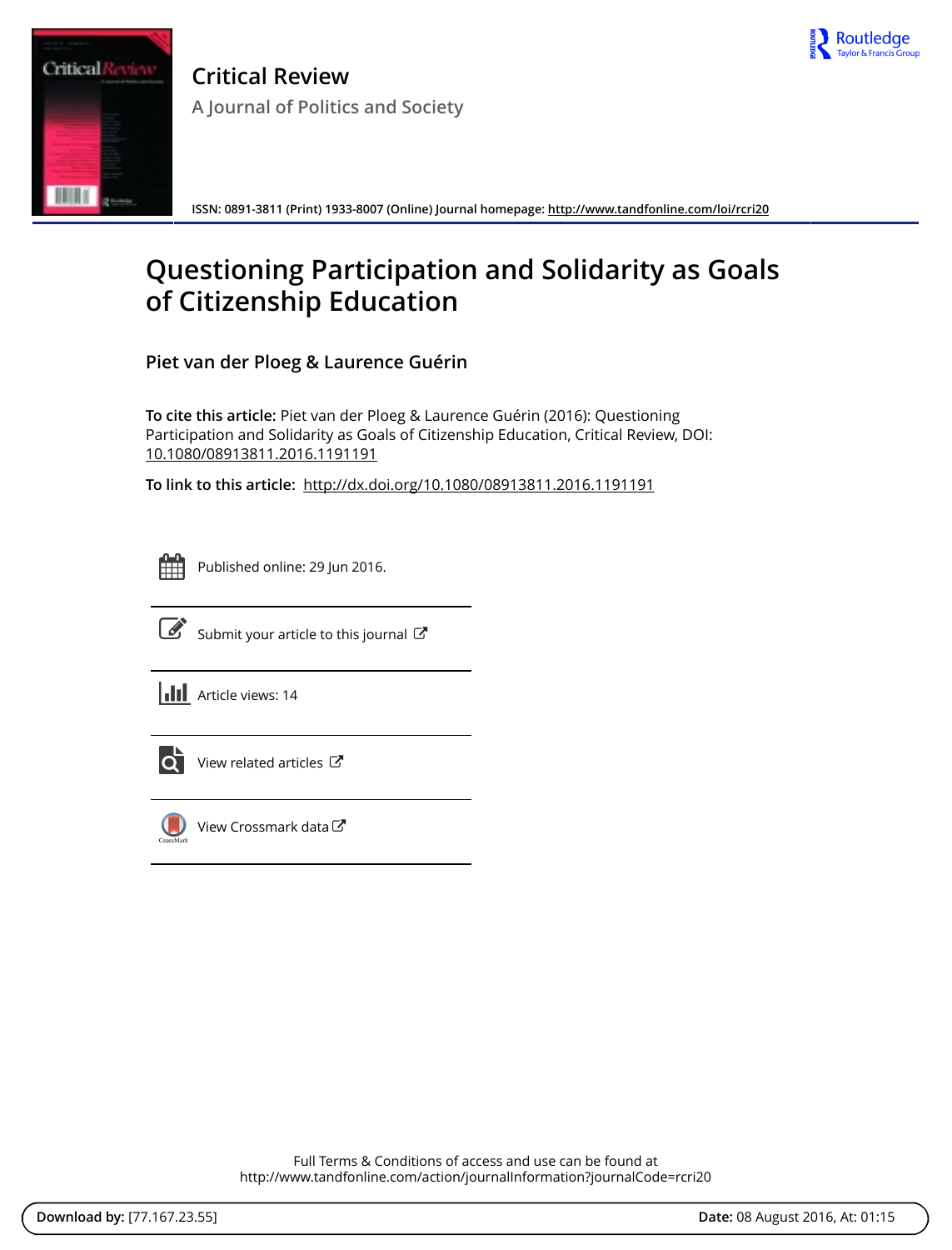# <span id="page-1-0"></span>QUESTIONING PARTICIPATION AND SOLIDARITY AS GOALS OF CITIZENSHIP EDUCATION

ABSTRACT: According to many governments and educationalists, education should aim to develop dispositions conducive to political participation and solidarity, because democratic citizenship presupposes participation and solidarity. But there are radically different views on the nature of good citizenship. We examine the implications of this dissensus for citizenship education. Education, we contend, should involve and develop autonomy and open-mindedness. We argue that this requires a more critical approach than is possible when political participation and solidarity are conceived of as goals of education.

Keywords: citizenship; civic education; democracy; participation; solidarity; service learning.

In recent decades, citizenship education has attracted a great deal of positive attention. It is seen as a cure for what is thought to ail democracy: lack of participation and lack of solidarity. It is thought that there is too much indifference towards politics, toward social issues, and toward the common good; and insufficient social connectedness and concern for others' welfare. The remedy, it is thought, is for children to develop dispositions conducive to participation and solidarity in school (e.g., Coley and Sum 2012; De Winter 2011; Lautzenheiser et al. 2011; National

Piet van der Ploeg, [p.a.van.der.ploeg@rug.nl,](mailto:p.a.van.der.ploeg@rug.nl) Rijksuniversiteit Groningen, Grote Rozenstraat 38, 9712 TJ, Groningen, the Netherlands, and Laurence Guérin, [l.j.f.guerin@saxion.nl,](mailto:l.j.f.guerin@saxion.nl) School of Education, Saxion University of Applied Sciences, Deventer, the Netherlands, thank the editor and two anonymous reviewers for their constructive comments, which helped us to improve the manuscript.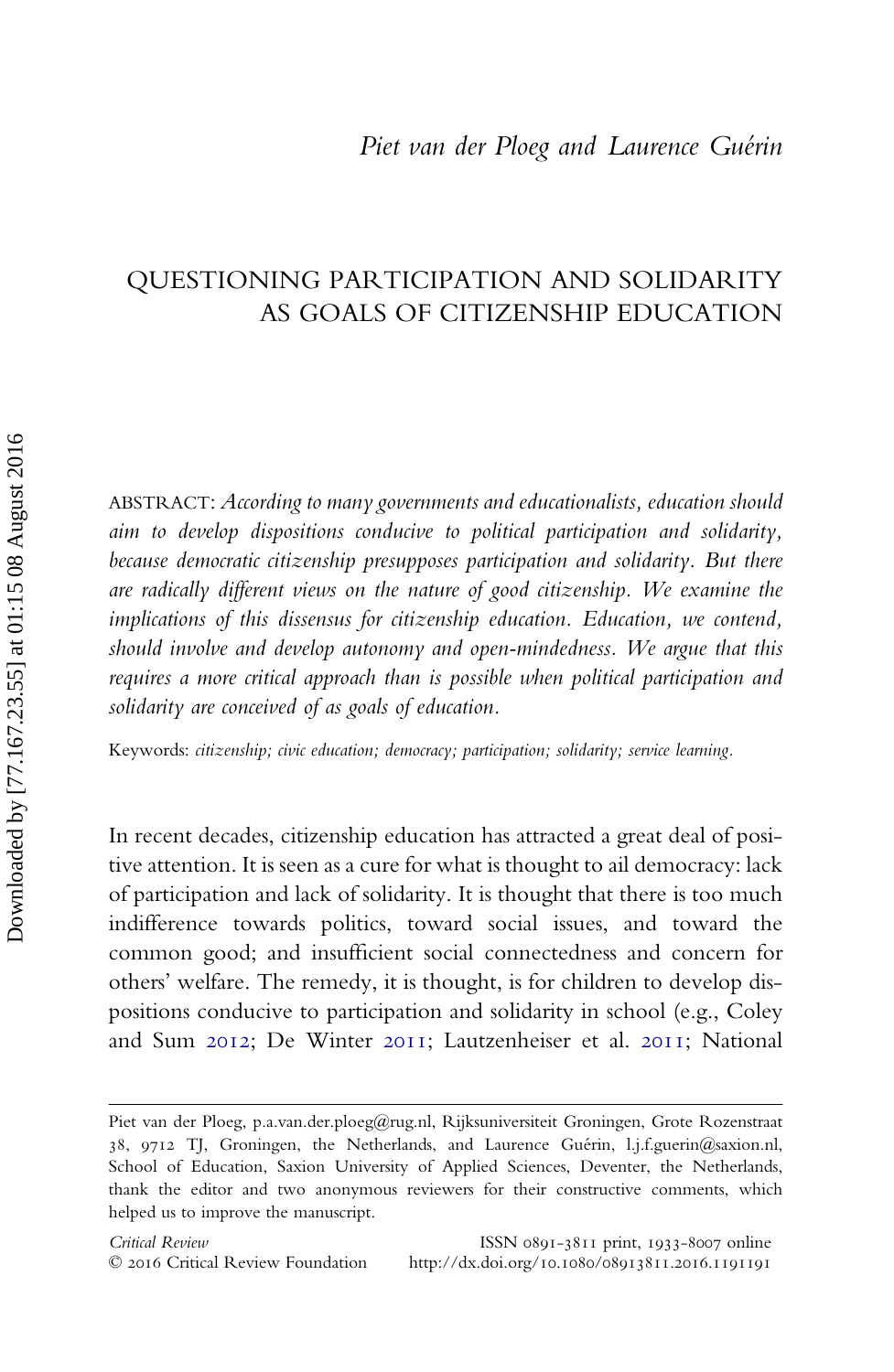<span id="page-2-0"></span>Conference on Citizenship 2010; Torney-Purta and Vermeer Lopez ). This view has been quite influential in citizenship education policy in the United States and Europe (Crick 1998; Eurydice 2012; Hoskins et al.  $2012$ ; Kerr et al.  $2010$ ).

First, we shall argue that the concerns about democracy which motivate the attention for citizenship education are highly contestable. There are radically different views about the merits of political participation and solidarity. We shall then consider the educational consequences of this dissensus: what do the differences of perception and opinion mean for citizenship education?

#### Autonomy and Open-Mindedness

A prominent debate on citizenship education in the 1990s, taking place at the intersection of political philosophy and the philosophy of education, focused on whether the government in a liberal democracy should ensure that all children are provided with an education that develops autonomy and open-mindedness. Advocates of the idea that the government does indeed have this obligation emphasized the importance of autonomy and open-mindedness for democratic citizenship. They argued that no one would be in a position to practice democratic citizenship without self-determination and without critical judgment, responsive to relevant evidence and arguments. Everyone, therefore, ought to have these characteristics, and contributing to this goal, it was argued, is a crucial objective of education for democratic citizenship (e.g., Brighouse 1998; Gutmann 1987 and 1995; Levinson 1999).

Those who were on the other side of this debate pointed out the illiberal nature of their opponents' (liberal) view. To apotheosize selfdetermination and critical judgment, they contended, is to assume that a liberal conception of the good life is better than alternative conceptions, jeopardizing the traditional liberal ideal of state neutrality among conceptions of the good. A truly liberal democracy, then, ought to respect the freedom of parents to allow their offspring to be educated in accordance with their convictions, even if these clash with liberal convictions. Therefore, the government in a liberal democracy should not impose compulsory education that aims to develop autonomy and open-mindedness (e.g., Galston 1995; Kukathas 1992; Stolzenberg 1993; Tamir 1995; Tomasi 1995).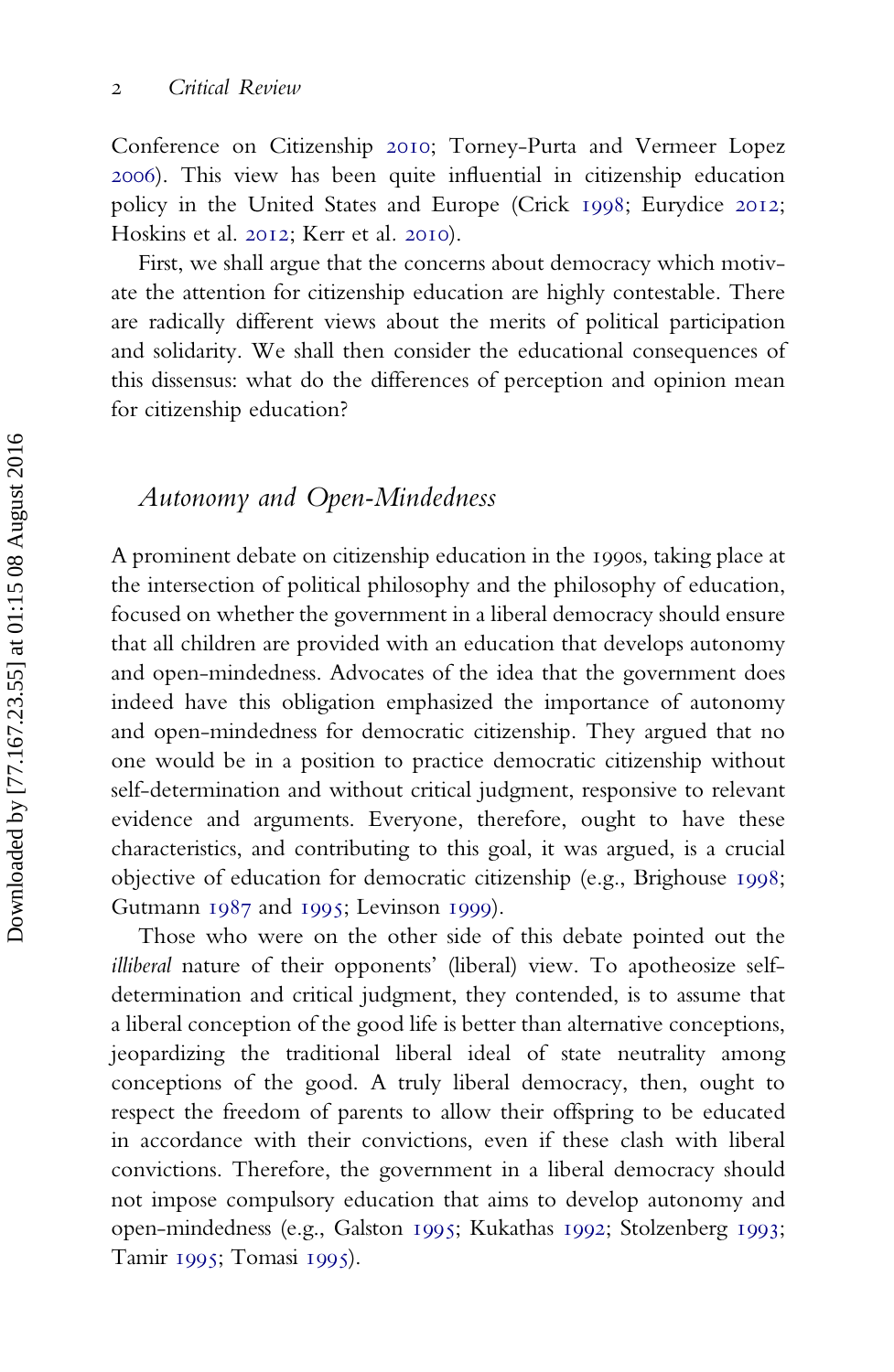<span id="page-3-0"></span>In this discussion we, as educational philosophers, will assume that the government may impose education involving and developing autonomy and open-mindedness (van der Ploeg 1998). The classic principle that education should involve and develop autonomy and open-mindedness need not be based on political or social convictions, but can be inspired by an understanding of the nature of learning and a knowledge of didactics, child development, motivation, cognition, and interaction. Indeed, it is a truism supported by various traditions, such as the pragmatism of John Dewey ( $1916$ ) and Boyd H. Bode ( $1927$ ), the liberal and analytical tradition of (for instance) Richard Peters (1966) and Israel Scheffler (1973), the German Geisteswissenschaftliche tradition of (for instance) Theodor Ballauff (1970) and Dietrich Benner (2001), and Self-Determination Theory (Deci and Ryan 2002). Our view, however, is that fostering political participation and solidarity through education is at odds with the development of autonomy and open-mindedness.

#### Social Engineering

In an article in 2007, the British political theorist Sir Bernard Crick quoted the mission statement of the well-known Crick report published ten years earlier (the 1998 report of an independent British advisory group chaired by Crick himself):

We aim at no less than a change in the political culture of this country both nationally and locally: for people to think of themselves as active citizens, willing, able and equipped to have an influence in public life and with the critical capacities to weigh evidence before speaking and acting; to build on and to extend radically to young people the best in existing traditions of community involvement and to make them individually confident in finding new forms of involvement and action among themselves. (Quoted in Crick 2007, 235)

This sounds rather idealistic and ideological. In hindsight, however, Crick did not beat around the bush: "The inarticulate major premise or presupposition of the report as written was  $\dots$  civic republicanism" (ibid., 236). Crick acknowledges the presence of the bias, but obviously does not see it as a problem.

This bias is not exclusively British; policies elsewhere in Europe and in the United States have similar goals (Eurydice 2012; Hoskins et al. 2012; Kerr et al. 2010; Murphy 2004). Whether labelled republican or liberal (cf.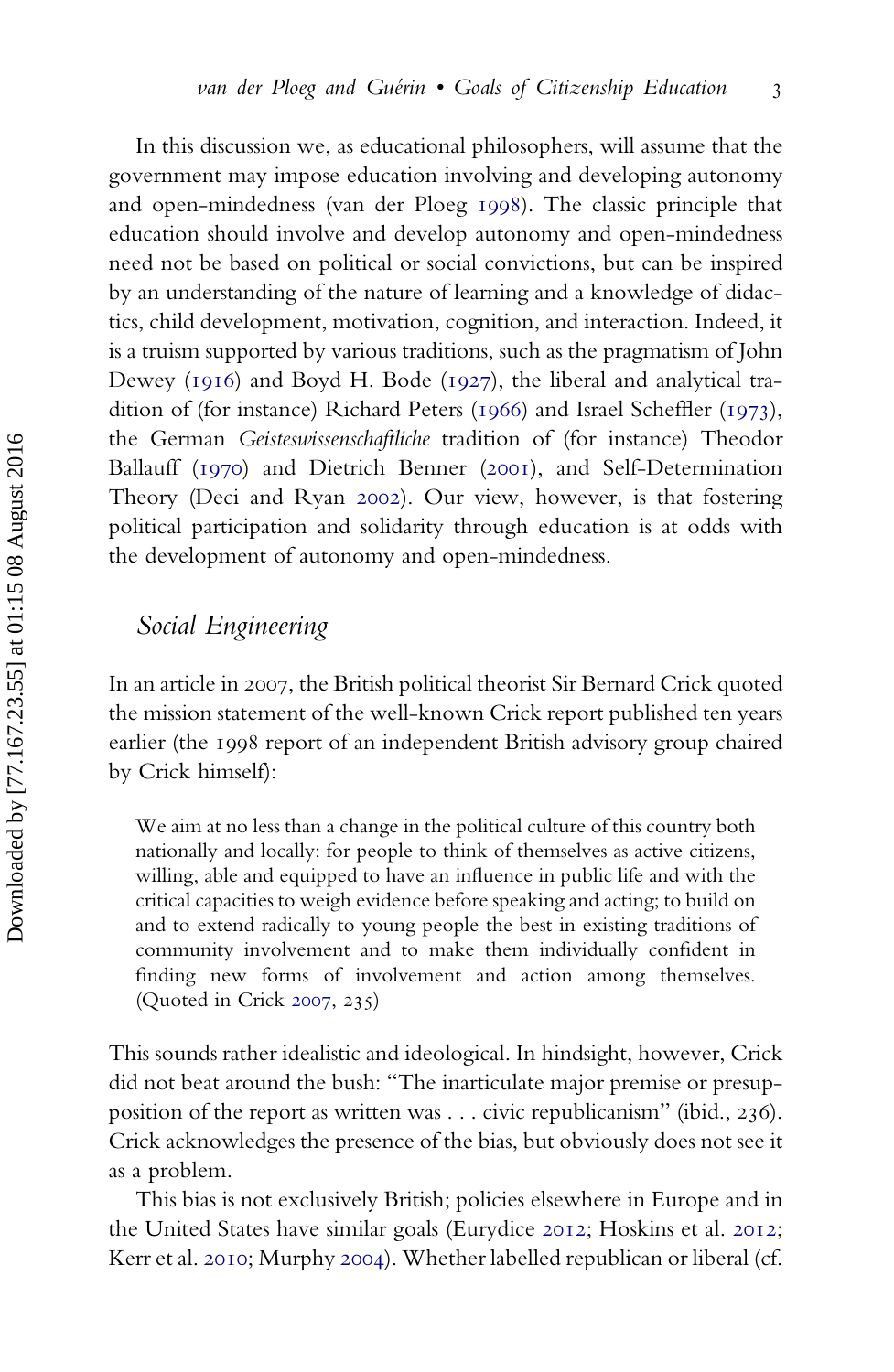<span id="page-4-0"></span>Abowitz and Harnish 2006; Carr 1991; Hoskins et al. 2012; Kymlicka and Norman 1993; Zimenkova 2013), the bias is still a bias, and that is a problem.

Our concerns are along the lines of the criticism voiced by, among others, Tatjana Zimenkova (2013), Reinhold Hedtke (2013), and Detlef Sack (2013). In chapters in Education for Civic and Political Participation (Hedtke and Zimenkova 2013), they criticize what have become the dominant objectives of citizenship education because they presuppose a nonexistent "consensus of goals and wishful contents of citizenship education" (Zimenkova 2013, 37). According to this assumed consensus, citizenship education should focus on conventional virtues, duties, practices, and procedures, such as voting in elections, cooperating, helping one another, tolerating one another, respecting others' views and lifestyles, deliberating and persuading, knowing and practicing one's rights; in this way, it will encourage political participation and social cohesion. But such a consensus would ignore less obedient, less harmonious, and less conformist kinds of activism, involvement, and solidarity, such as agitation, conflict, protest, subversion, and commitment to one's cause. Instead, the primary objective is "the 'smooth' running of democracy"  $(ibid., 38).$ 

According to Zimenkova, Hedtke, and Sack, the dominant ambition is not only "emancipative activation" but "social engineering" (Sack 2013). It is fueled by concerns about declining political participation, declining faith in public bodies and institutions, the erosion of social cohesion and civil society, and ongoing social and cultural segregation. All of these worries are couched as shortcomings of the populace: "A deficit is diagnosed on the side of the citizens" (Hedtke 2013, 54). In which case the remedy would seem obvious: Citizens should learn to participate, appropriately, by showing solidarity and being accommodating. Hedtke calls this perspective "political and societal functionalism" (ibid., 58). He calls the idea that citizenship education has a role in contributing to the proper functioning of politics and society "educational functionalism" (ibid., 60). According to this view, education should be used

for the production of a more or less predefined set of individual attitudes, competencies and behaviour expected to secure that kind of support of a political system which is perceived as necessary for its persistence or development. . . . Citizenship education runs the risk of being downgraded to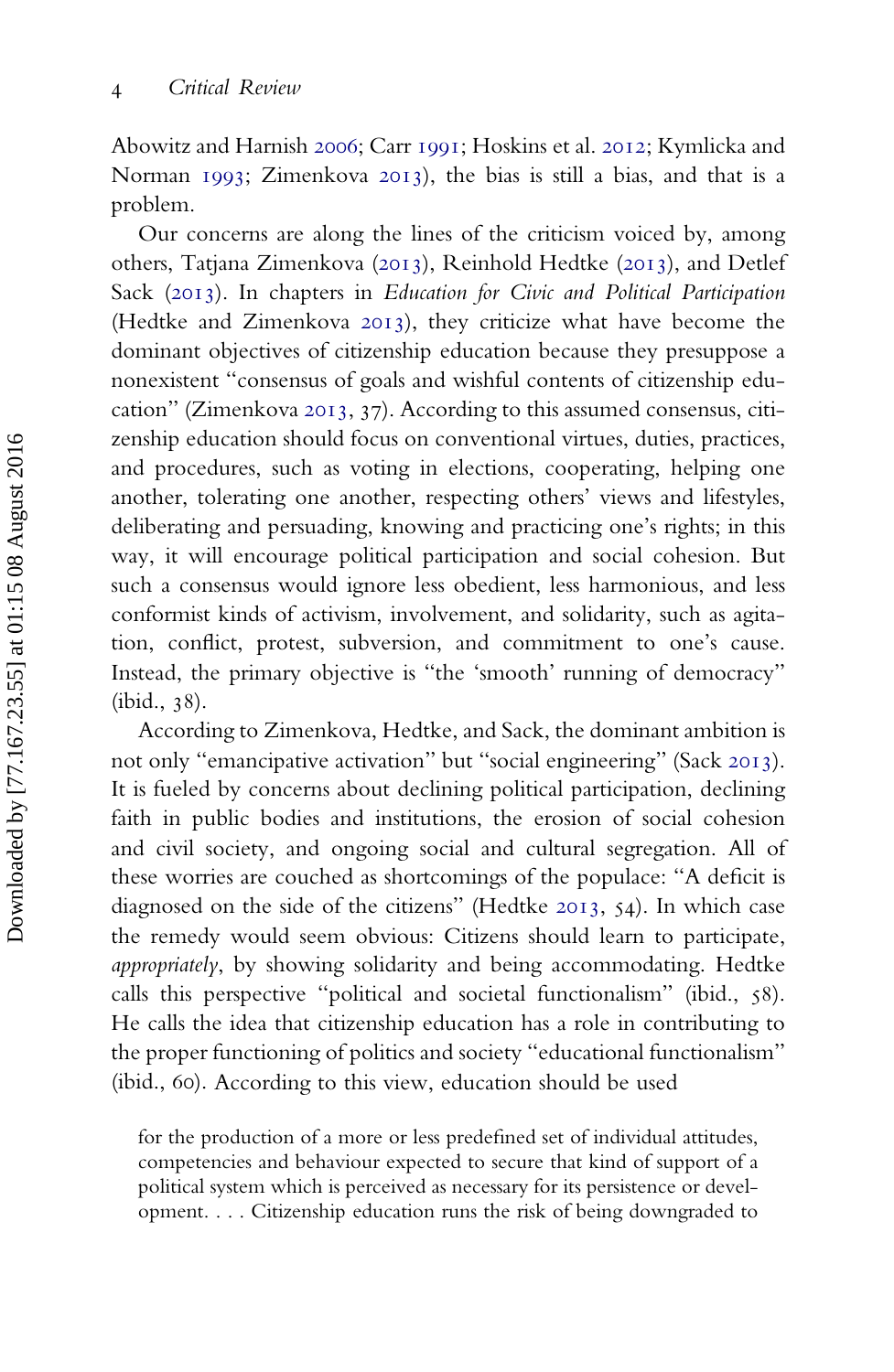<span id="page-5-0"></span>the individual acquisition of civic competencies as a process of socialisation into the existing polity and society. (Ibid.,  $61$ ,  $62$ )

Following Foucault, Sack (2013,  $13-18$ ) discusses this functionalism in terms of "governmentality": Citizenship education should mold citizens' "conduct" and "mindset"; it should foster "self-governance" while at the same time teaching a "certain mentality," a combination of specific "perceptions, attitudes and appraisals." In this way, according to Zimenkova, Hedtke, and Sack, education affirms the prevailing political and social philosophical ideology. Their alternative is for citizenship education to be more open-minded towards citizens' "activism," with more attention and approval of conflict. Rather than being exclusively liberal and republican, it would offer scope for agonistic perspectives (e.g., those adumbrated by Badiou 2013 and Mouffe 2013).

Others have also criticized the dominant view of citizenship education because of its repression of agonistic perspectives (e.g., Börhaug 2005; Pérez Expósito 2014; Ruitenberg 2010 and 2011; Stitzlein 2011; Straume ). But while their objection to the one-sidedness of contemporary citizenship education is warranted, their alternative is itself one-sided, as it lacks open-mindedness towards the option of non-participation.

## Non-Participative Citizenship

In its dominant mode, citizenship education teaches that non-participation is an unacceptable option. Nor only is non-participation by choice or as a way of life not presented as a feasible and equally valuable variant of citizenship; it is presented as an unsuitable option. By implication, it treats as illegitimate the view that there is not necessarily a discrepancy between good citizenship and living one's life for oneself.

An example of a philosopher who represents this outlook is Jason Brennan (2011 and 2012). We shall reconstruct his viewpoint.

According to Brennan, the quality of democracy is not dependent on the level of political participation of all citizens for three reasons. First, although it is true that democracy cannot exist when no one participates, it can well exist without everyone participating. Likewise, if no one were to grow grain, there would be no bread and no beer. We would not want this to happen. But it does not follow that everyone should grow grain. It suffices that some people grow grain. The same applies to participation and democracy. Second, democracy does not become more effective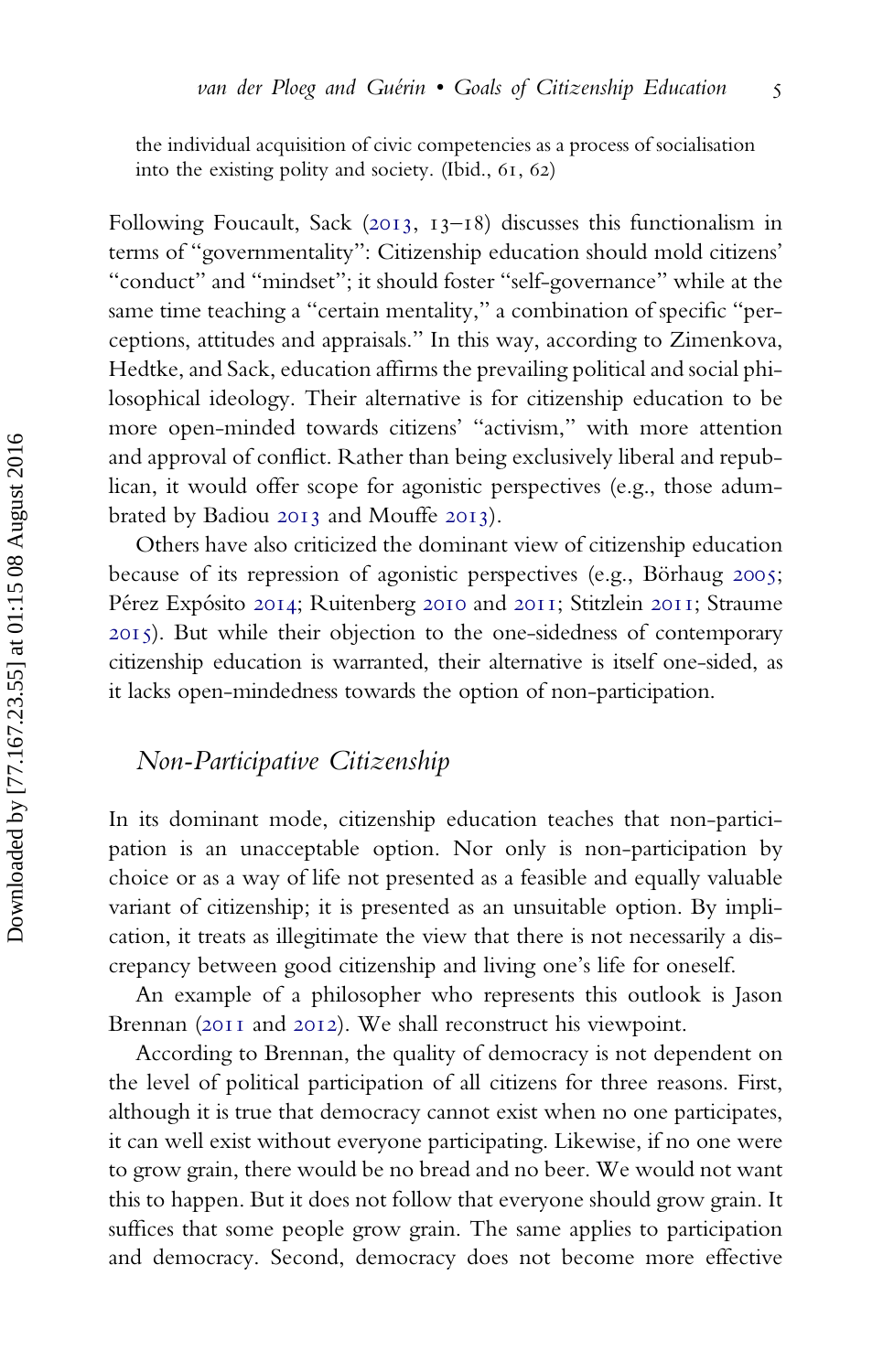when more citizens participate. There is no empirical evidence that the quality of government or the welfare of a people is dependent on the number of participating citizens. The available research data suggest that there is no such correlation, or, conversely, that there is a correlation, but that participation is dependent on the prosperity and welfare of a people and also on the quality of government, not the other way around. Third, democracy does not become more legitimate when more citizens participate. If many citizens voluntarily relinquish their say because they have faith in other citizens' judgment, the legitimacy of government is not diminished. The quality of democracy is therefore not dependent on the quantity of participation.

Neither, Brennan believes, is political participation a condition of good citizenship. He criticizes the tendency to conceive of civic virtue solely in a political sense. Defining civic virtue as something like "the disposition to promote the common good . . . over purely private ends" Brennan (2011, ) emphasizes that citizens are able to exercise this virtue in a variety of ways, not all of which must be intentional and involve political commitment. Civic virtue might also be achieved through activities of a non-political nature or without having the common good in mind. Many citizens, he argues, contribute to the common good by conscientiously going about their daily work. The division of labor provides for an "extended system of social cooperation" (ibid.,  $51$ ) that, in turn, supplies the "background conditions of wealth, opportunity, and cultural progress" (ibid., ). Hence Brennan's conclusion:

There are many ways to be a good citizen. Some of these ways are the stereotypical republican ones: voting well, campaigning, pushing for institutional improvements, or engaging in . . . political service. But many activities stereotypically considered private, such as being a conscientious employee, making art, running a for-profit business, or pursuing scientific discoveries, can also be exercises of civic virtue. For many people, in fact, these are better ways to exercise civic virtue. (Ibid.,  $44$ )

There are, of course, many possible objections to Brennan's arguments. But however convincing the counterarguments may be, Brennan's position is reasonable enough to warrant the conclusion that the background assumptions of contemporary citizenship education are controversial. The same applies with respect to social involvement.

Philosophers like Brennan are of the opinion that a decline in social involvement does not present much of a problem: Society does not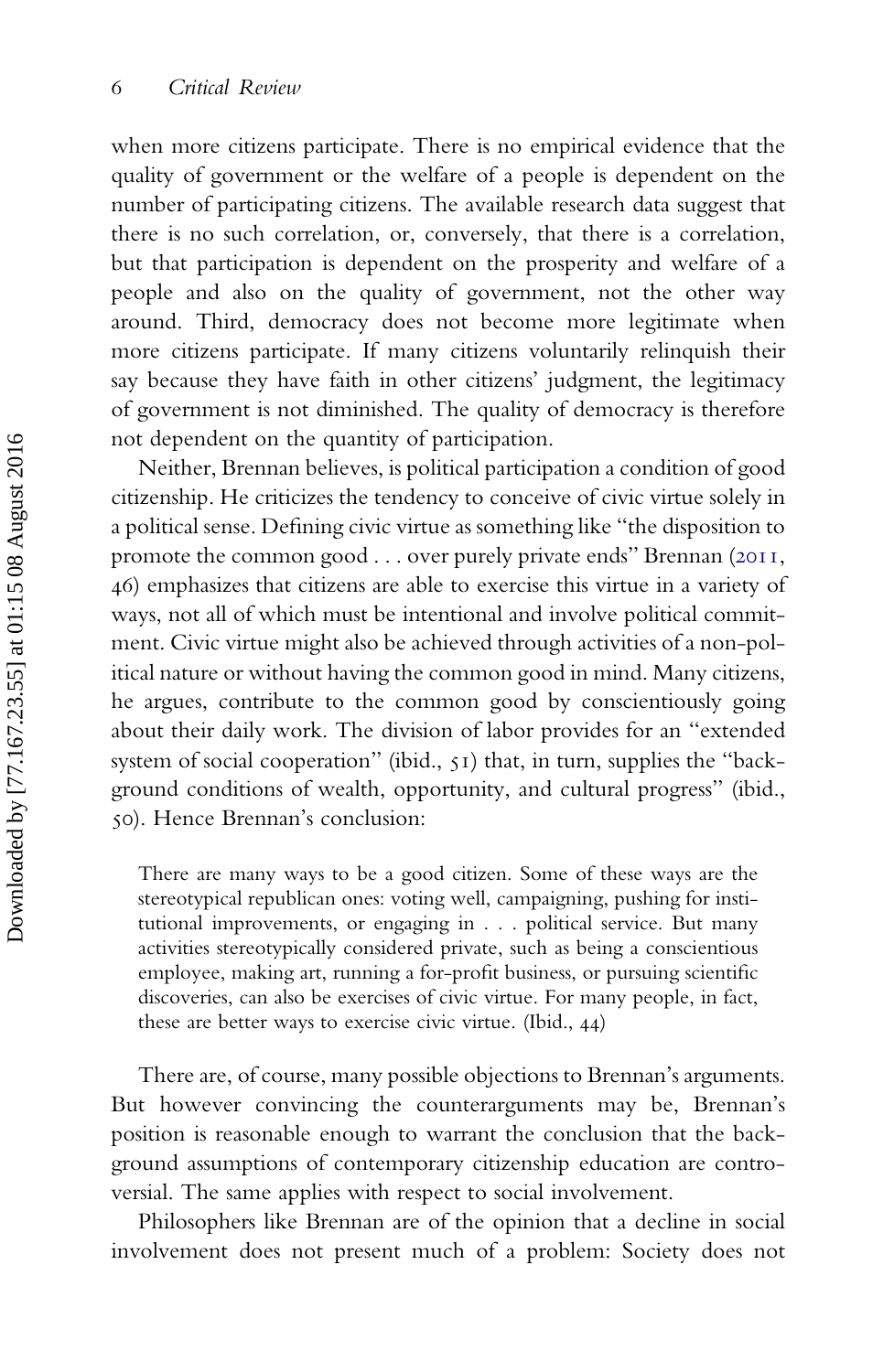<span id="page-7-0"></span>necessarily become more benevolent when more people are affiliated with societies and organizations or when social relationships are more close-knit. Many see it as a cause for concern that society has become more individualistic and that traditional social relations are eroding. A thriving "civil society" and a large amount of "social capital" are deemed to be vitally important, at both a social and personal level, but we have less and less of this, or so the story goes (e.g., Putnam 2000). Brennan objects by pointing out that freedom contributes to personal well-being, and that community spirit and a close-knit civil society can infringe on freedom and therefore on personal well-being. He also argues that individual freedom has favorable social effects and that a close-knit civil society has adverse social effects. When people are given ample scope to attend to their own affairs, go about their daily work, live their lives, and mind their own business, solidarity can be a side effect.

Consider artists, entrepreneurs, small-business owners, venture capitalists, teachers, physicians, intellectuals, stock traders, stay-at-home parents, working parents, chefs, janitors, grocery clerks, and others. Each of these kinds of people in one way or another contributes to fostering a worthwhile society. They each help create the bundle of goods others in their society receive. . . .They help create the common good of a well-functioning liberal society, of the background conditions of opportunity and wealth that make it so that other citizens' lives go so well. (Brennan 2011,  $52$ )

The importance of social involvement is therefore as controversial as the importance of political participation. Yet the dominant view of citizenship education treats views such as Brennan's as if they did not exist. Once again, it may be that the agonistic or the non-participative view are inferior to the dominant view. For our argument it suffices that the arguments brought forward in support of the two alternative points of view are reasonable.

#### Doing Justice to Diversity

Education should do justice to this diversity.

Up to a point, this occurs automatically. In school the younger generation develops some of the knowledge, skills, and attitudes required in order to live in a modern society, including life as a citizen. It is the place where children, for instance, learn to read and write and where they acquire knowledge about nature and history. At the same time, they learn to deal with authority and rules, to consider others, to take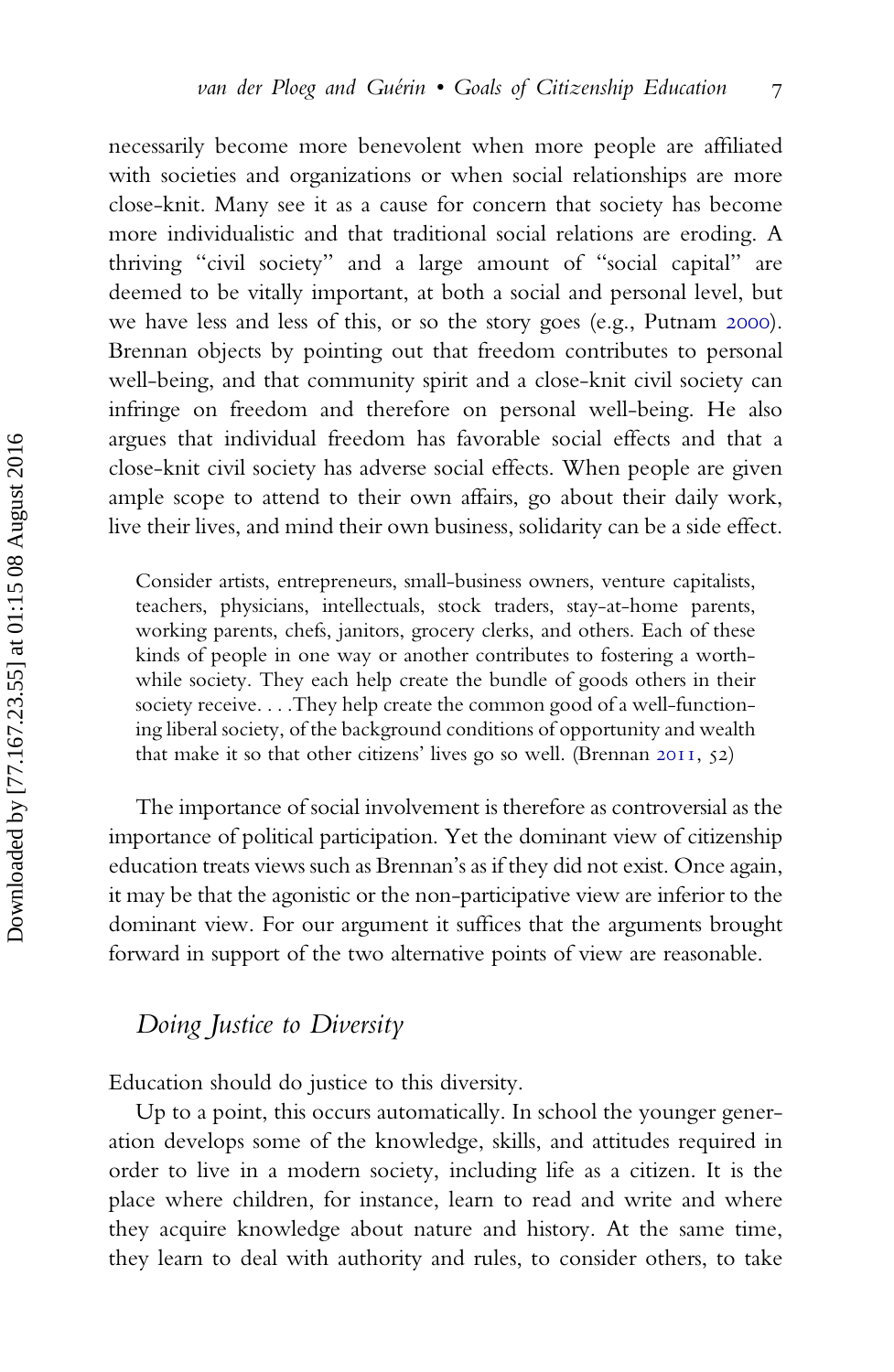<span id="page-8-0"></span>initiative, to ask themselves questions, and so on. At this fundamental level and in this general sense, school education is citizenship education. In principle, it can do equal justice to all views about what good citizenship is. For any conception of good citizenship will require some degree of sociability, initiative, reflectiveness, and judgmental skill.

Understood in this way, education is integrally and inherently citizenship education. However, the dominant view finds elementary solidarity inadequate. It expects more of students than the ability to exhibit consideration for others in the classroom. They believe that education should also be committed to teaching social virtues. Dispositions such as solidarity, loyalty, and helpfulness should be practiced and presented to students as important virtues. Our objection is that this approach is inspired by a single understanding of good citizenship. It comes at the expense of competing understandings.

When education fails to do justice to diversity of thought it is indoctrinatory (Callan and Arena 2010), and this not as it should be. We take as our starting point the idea that education should develop autonomy and open-mindedness on the part of the learner. When differences of perception, understanding, and opinion remain concealed from students, they are not encouraged to discover, compare, and evaluate different ideas; they get to know only one of many possible perspectives and, furthermore, they learn to take this one outlook for granted. They are not encouraged to make up their own minds; on the contrary, their ability to make their own judgements and decisions is stifled.

The question we now face is whether there is an alternative that would steer clear of indoctrination while doing more to facilitate citizenship than merely developing elementary competencies. We believe that the only such alternative is to make a variety of perspectives on citizenship part of the subject matter of education.

Indoctrination begins once one allows a specific view of citizenship—a bias —to determine the norms of education. Such a bias cannot be prevented simply by allowing, in the abstract, that alternative views of good citizenship may be normative, even while one norm alone is enacted in the classroom. However, various views may be the *subject matter* of education. This offers a starting point for an "objective" approach to citizenship education.

Our image of an objective approach to citizenship education is as follows. Either concentrated in a separate school subject or spread out over various school subjects such as history, economics, and social studies (or in a combination of spreading and concentrating), students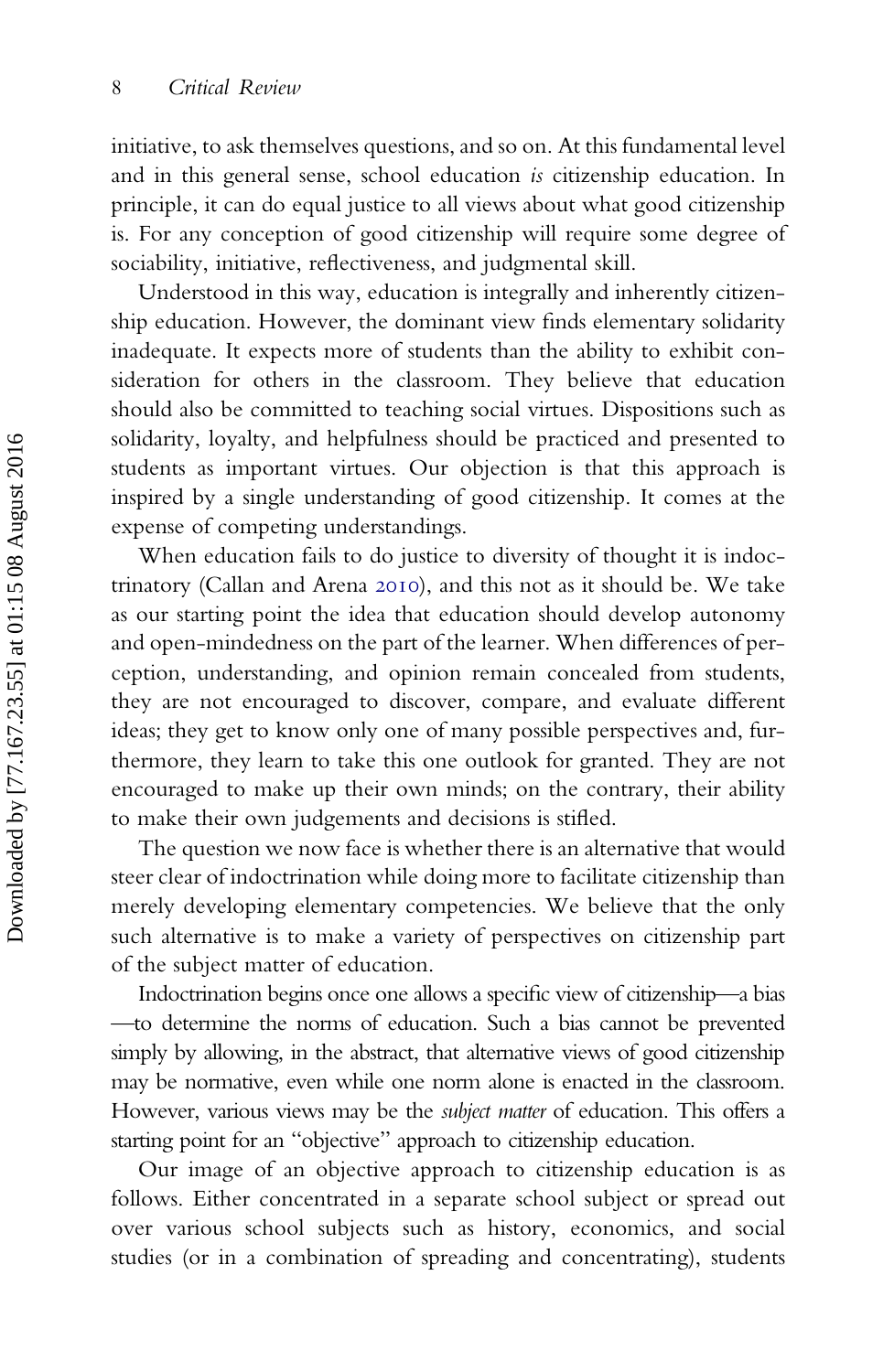should acquire an understanding of conflicting perspectives on citizenship. In order to gain more insight into these perspectives, they can (depending on age and aptitude) also become acquainted with various underlying ideologies and traditions and with the historical and social backgrounds of those differences, and familiarized with current discussions on citizenship and the arguments that play a part in such discussions. Citizenship education, conceived in this way, does justice to all perspectives and accomplishes the opposite of indoctrination. The student develops the competency to explore and compare perspectives on good citizenship, to appreciate them, and also to assess which view is the most convincing and is best suited to her. In this way, she develops the capacity to determine for herself how to realize her citizenship.

Citizenship education, in this sense, obviously ties in with the knowledge, skills, and attitudes developed in other parts of education, seeing as it is dependent on these. Not only does it build on elementary competencies, but also on such subjects as history and economics. Citizenship might even form a continuing subject throughout the entire primary and secondary education program, perhaps initially being part of various different learning areas and school subjects and ultimately becoming an independent subject for one or two years.

We shall now illustrate the difference between our proposal and the dominant conception of citizenship education on the basis of three themes. For the first illustration, we return to Bernard Crick.

### Service Learning

In secondary education, service learning is an important method of citizenship education. Students engage in activities outside the classroom that address human and community needs. Crick warns us, however, that service learning can only be true citizenship education when certain conditions are met. As an example he speaks of a class of sixteen-year-olds that organized a musical gathering for the ladies in a home for the elderly.

Now that was . . . perhaps "good citizenship" but not by itself politically literate "active citizenship." The party for the old people could well have been a fitting culmination or celebration of a prior process of setting out to discover something of the complicated interrelations and policies of the local authority personal social services, the National Health Service, government departments, and the voluntary charitable sector. But that was completely lacking: no preparatory class work or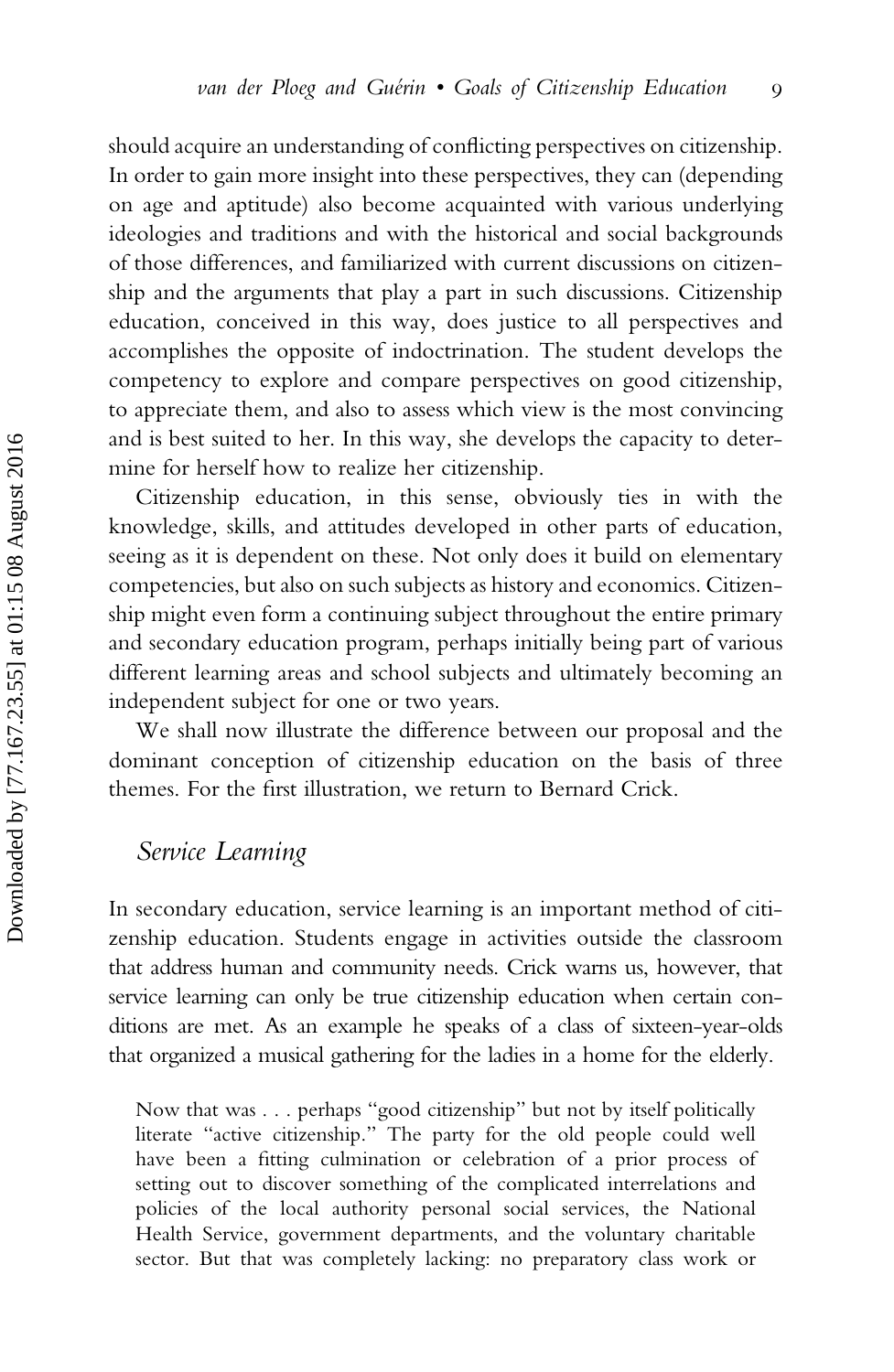knowledge-based follow up afterwards. So the students had no informed basis on which to ask why were some of the old people "in a home" and not able to be cared for at home? The students could then have formed some view of how well the arrangements work, what is public policy and perhaps even how it could be improved. The pupils might even have made, as if real citizens, a representation to one or more of the relevant authorities. Some aspects of all that (admittedly one of the most complex of national problems) would surely count as learning for active citizenship, not just the moral motivation and the feel-good value to the individuals involved. (Crick  $2007, 246$ )

Crick is quite right. When service learning concentrates on promoting dispositions without these being embedded in a curriculum in which knowledge and skills, including critical inquiry and judgment, are given ample attention, then it misses the mark as citizenship education:

A knowledge base was needed before the real situation could be understood; and skills of presentation and advocacy were needed if they then had wished to make representations on the basis both of what they found out and what they saw. So a political education in a democracy must be a mixture of knowledge and skills as well as discussion of real issues revealing and clarifying values. (Ibid.)

However, we do not think that Crick is critical enough. He views knowledge and skills as prerequisites of learning to be politically active and socially involved. He fails to appreciate that students also require knowledge and skills, including inquiry and judgment skills, in order to make rational assessments regarding the degree to which they wish to be politically active and socially involved. The development of knowledge and skills and the practice in critical inquiry and judgment should not be subservient to learning how to participate and advocate. That would be indoctrinatory. Education should equip students in such a way as to allow them to reason and determine for themselves what kind of citizens they want to be and how they wish to practice their citizenship.

## Political Efficacy

Citizenship education should not be organized in such a way as to lead students to believe that only specific forms and degrees of participation and solidarity are appropriate or desirable as an embodiment of citizenship, and to shape their behavior accordingly. For a second illustration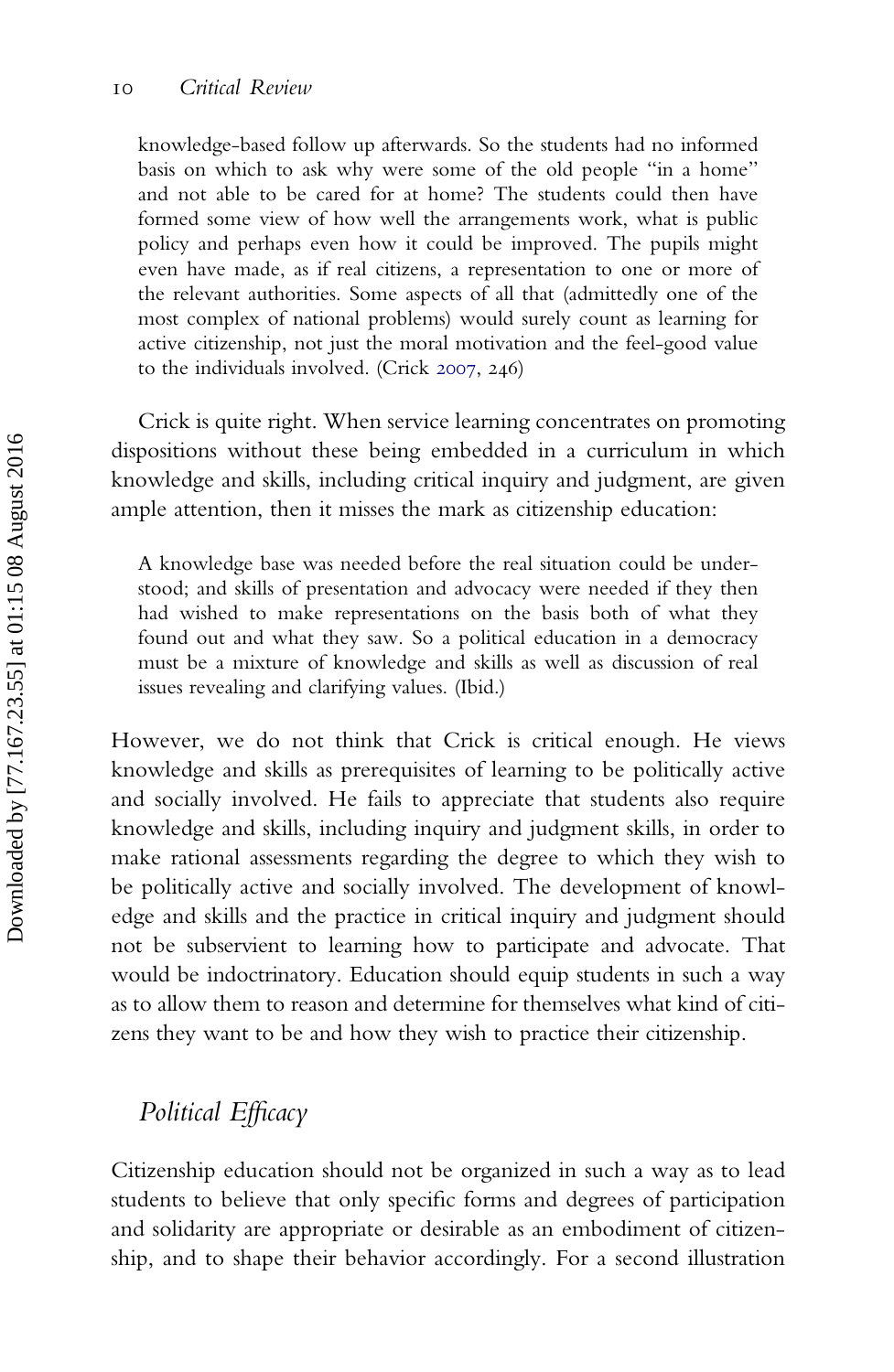<span id="page-11-0"></span>of what we mean by this, we turn to political efficacy. The feeling of political efficacy, or confidence in one's own political power ("I can make a difference"), is often advocated as a primary objective of citizenship education (e.g., Schulz et al. 2008), because it influences political participation. This emerges from empirical research (e.g., Niemi et al. 1991), but it is also rather obvious: greater confidence in one's own ability to make a difference motivates attempts to make a difference. The educational conclusion seems a simple one: by increasing political efficacy, education can promote political participation.

A common way of attempting to increase political efficacy through education is learning by doing: students conduct activities that resemble political pursuits, such as service learning, student councils, and classroom debates. Through such activities students experience at first hand that they can make a contribution and that something positive can come out of this.

We have some hesitations concerning political efficacy as an educational goal, because we believe that education has a different function with respect to political efficacy than merely to promote it. The educational norm of developing autonomy and open-mindedness (the principle of non-indoctrination) implies that students must learn to judge their political competence and its effects under varying conditions realistically. Situational and realistic judgment is more befitting to autonomy and open-mindedness than is the simple belief that one can make a difference, because sometimes one cannot make a difference. Thus, students might benefit from learning that good intentions and strong commitment can founder when confronted with structural impediments and can run aground in procedural shambles. Joseph Kahne and Joel Westheimer (2006) correctly point out that this ought not to be an unintended and unforeseen effect of project learning. It should be an educational objective to gain a realistic picture of what is possible. We believe that in order to do so, students must acquire knowledge of the relationship between politics and society, of power relationships within society, of social conflicts, of dynamics within and among institutions, of policy making and bureaucracy, and of conflicting views about these topics. Such knowledge fosters their assessment of what kind of citizens they wish to be and how to realize their citizenship in practice. Gaining this knowledge is not possible without an education in which the students can themselves investigate and assess the differences between perspectives on citizenship.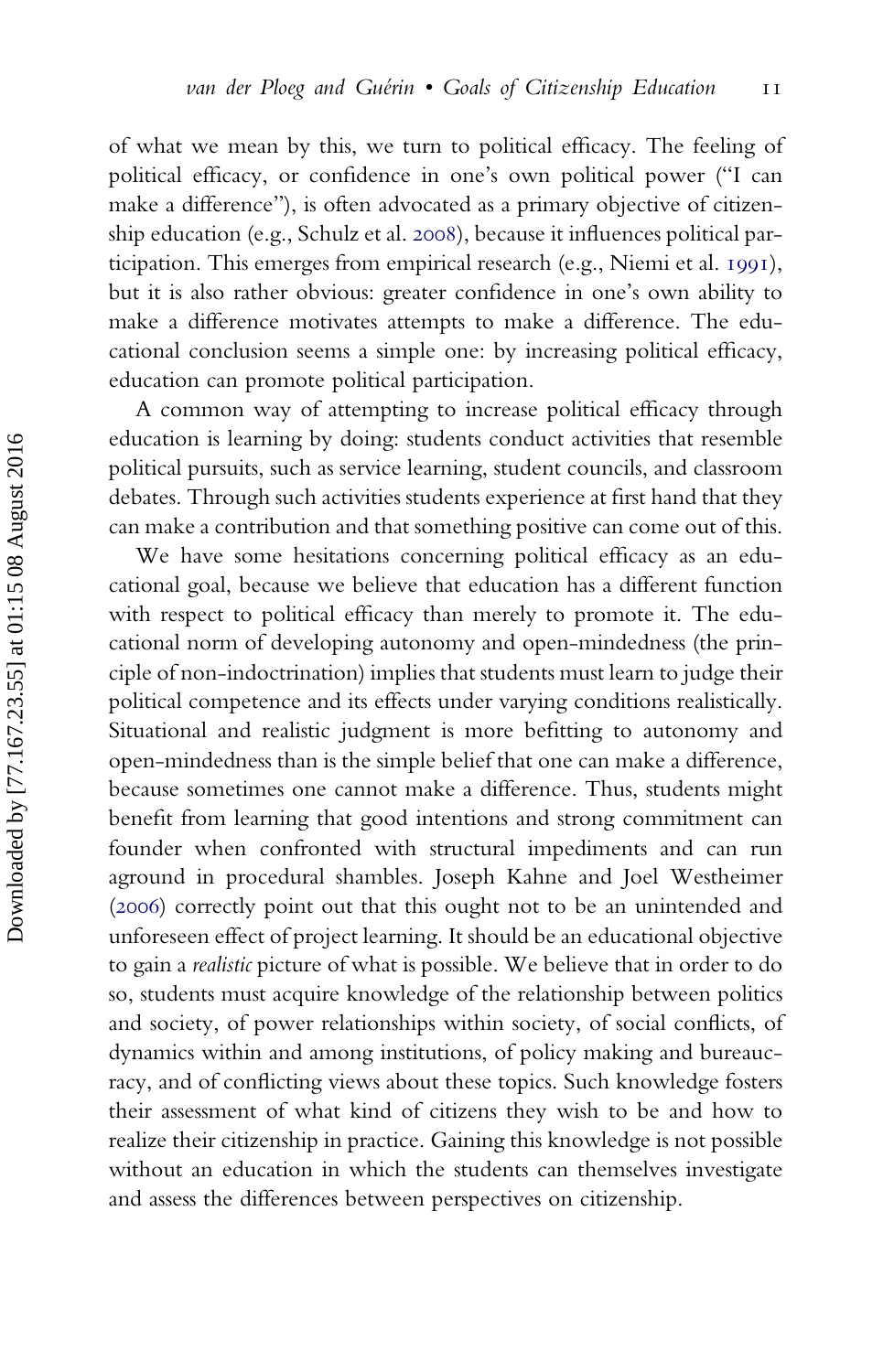## <span id="page-12-0"></span>Voting

In line with the previous argument, we think it is educational malpractice to attempt to boost political efficacy by giving students the impression that political participation always or usually helps. What education should not do, for instance, is to mislead students into thinking that it is always worthwhile for everyone to vote.

In the run-up to the American presidential elections in 2012, we received through the Civic Education mailing list of the American Political Science Association (APSA) various practical recommendations on how we might stimulate students in higher education to vote; or as some put it: "Helping students surmount political cynicism." In this context Paul Loeb, Alexander Astin, and Parker Palmer (2012) urged educators to

provide a rationale for why their involvement matters. This means offering examples of how close electoral races can be. . . . We might begin by reminding our students of the very small margins by which critical elections have been won and stressing the importance of their vote, whoever they choose to vote for. That's true both because of the immediate impact it may have, and because their participation will set a pattern in their lives going forward. We can talk about the  $537$  vote Florida total that handed George Bush the presidency in 2000, or the  $312$  votes by which Al Franken won the 2008 Minnesota Senate race. Students may assume that their votes will be inconsequential, but multiplied by those of all their peers, they matter, time and again.

Simple math proves how important every single vote is, according to Loeb and his colleagues. This argument is diametrically opposed to the calculations of political scientists: the chance your vote makes a difference in large-scale elections is extremely small (cf. Downs  $1957$ ). The argument of Anthony Downs and others is easy to grasp. Imagine: millions of voters have to choose between two candidates, A and B. The single vote of one voter will be decisive only if exactly half of the electorate opts for candidate A and the other half for candidate B. What are the chances of this happening? Concrete examples of close electoral races, such as occurred in Florida in 2000, are highlighted by political scientists in order to show that even in such situations the chance of a single vote being decisive is extremely small: Florida was unprecedented, and in any case, 537 votes are not equivalent to one vote. A single voter still would not have made a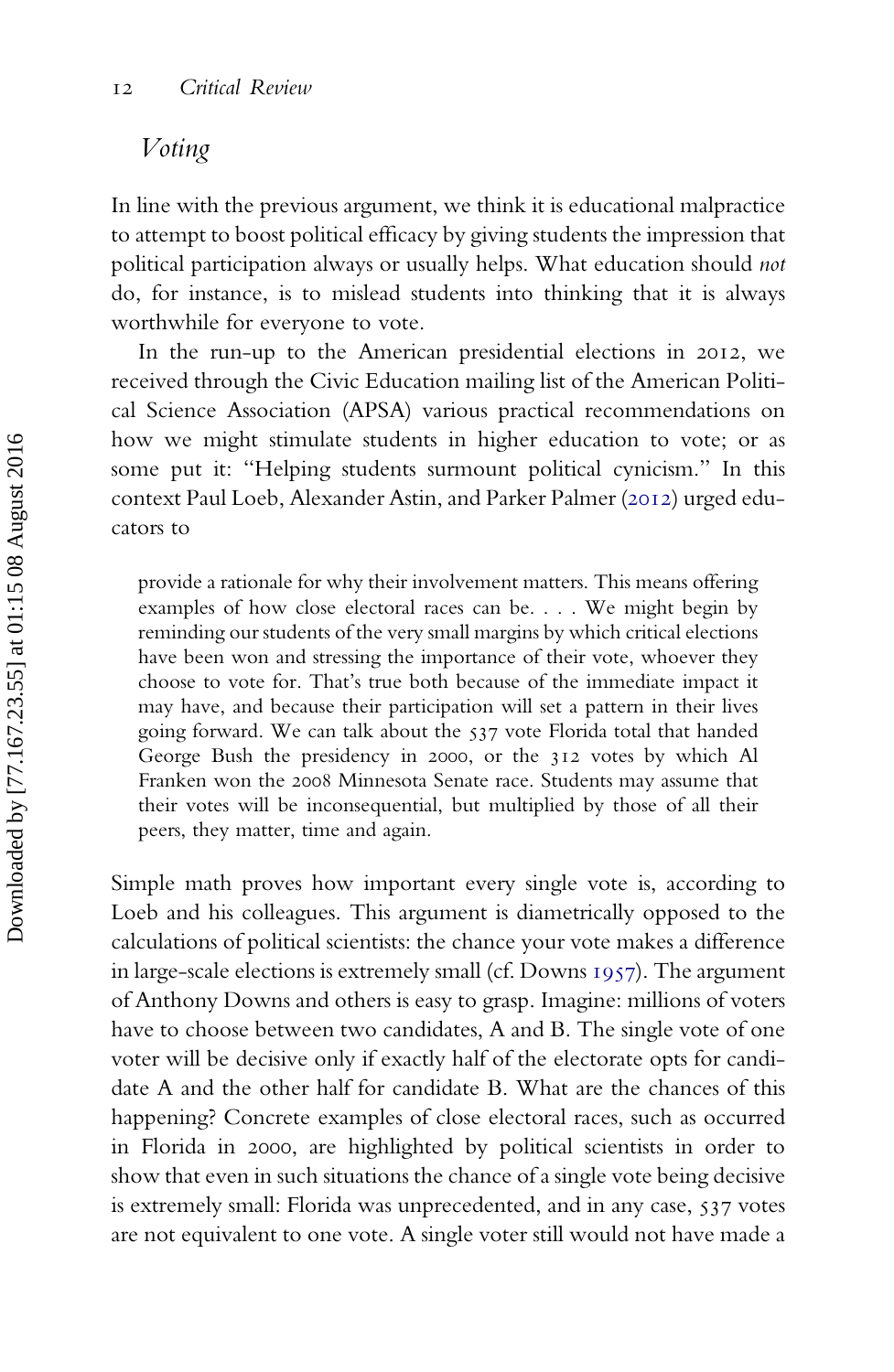<span id="page-13-0"></span>difference in Florida (Hardin 2009). Even if every vote counts, an individual vote almost never makes a significant difference. An article in the British Journal of Political Science recently began by asking, "Why do people participate in mass politics, despite the obvious fact that any individual's actions have roughly zero chance of being decisive in any meaningful political context?" (Gerber et al. 2014, 241). Perhaps part of the answer is that voters have been misled by citizenship education into thinking that they can, individually, make a difference.

If it is questionable that a single vote is likely to influence a mass election, education should not gloss over this fact. On the contrary, it deserves to be discussed in school. This is more suited to education than is ignoring the problem with an eye to promoting political efficacy. At the same time, young people can learn to ascertain and comprehend the reasons why many people vote. These might include civic duty, a desire to gain others' esteem (Gerber et al. 2014), demonstrating commitment or loyalty (Lupia and McCubbins 1998), "signaling goodness" (Nelson and Greene 2003), setting a good example, believing that voting is not an individual but a collective effort (Tuck 2008), or failing to recognize the minuscule chance that a single vote will matter (Bennett and Friedman 2008). By examining and evaluating such reasons, students would improve their ability to decide for themselves whether to vote.

∗∗∗

We have argued for a type of citizenship education that familiarizes students with opinions about citizenship so they may find their own way. By way of contrast, consider the views expressed in "Democracy at Risk" (Macedo 2005), a report written by a group of political scientists and philosophers under the auspices of the APSA. It is an argument in favor of institutional innovation aimed at enhancing civic engagement. In the introduction to the report, the researchers explain why the promotion of political and social participation is important: because the quality and legitimacy of government are dependent on citizens' participation, and because participation has a positive effect on the lives of individual citizens as well as on community life (ibid.,  $4$ ,  $5$ ). The authors recognize that there can be different opinions about whether levels of participation are indeed worrisomely low or about how necessary or desirable it is that participation be stimulated: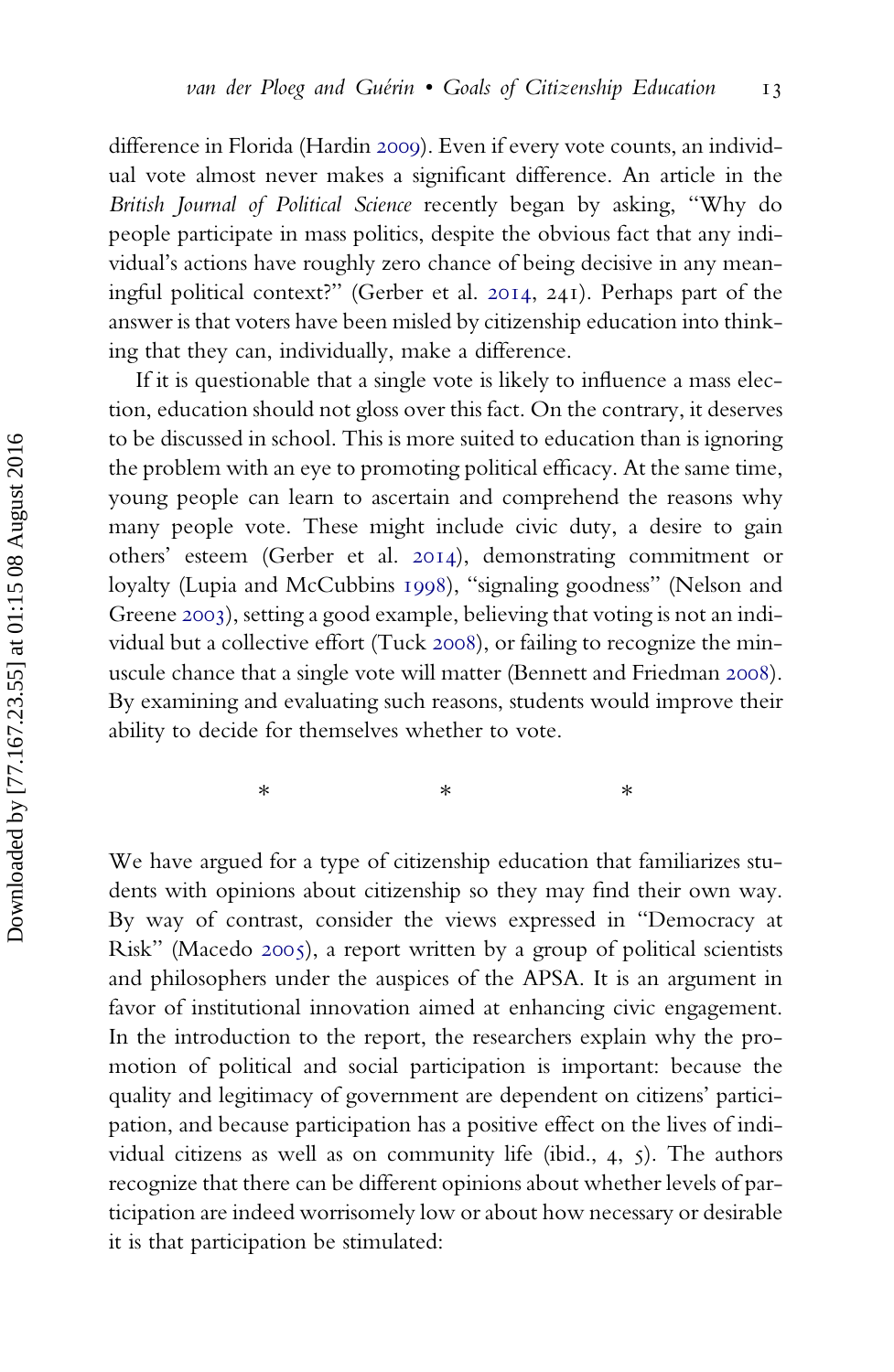Not all observers—not even all political scientists—agree with our basic premise that citizen engagement is fundamental to healthy democratic politics. Some are untroubled, even comforted, by low levels of citizenship participation. There are, indeed, numerous arguments against our effort to bolster citizen activity. (Ibid., 10)

The report then reconstructs and reviews several counterarguments (Macedo 2005,  $10-16$ ). The thoughtful consideration of these counterarguments proves how reasonable the debate is, as it concerns matters on which experts disagree on rational grounds. "Democracy at Risk" offers a fine characterization of the debate, but then goes on to disregard it: "In the end, then, we stick to our guns: accountable, effective, and legitimate government requires substantial civic and political engagement by the people themselves" (ibid.,  $13$ ).

When it comes to the justification of policy proposals or to determining policy, this approach is not necessarily problematic. If debate does not conclude with a decision, nothing will ever happen. This also applies to educational policy, not only at macro level (such as national policy) and the meso level (school policy), but also at the micro level of deciding how to teach. Ideally, a teacher will be familiar with ongoing debates about, for instance, optimal classroom management and didactics, but in the classroom will always have to choose a specific type of classroom management, a specific way of helping students to learn; otherwise, teaching will not happen. The same applies to the choice of subject matter and immediate objectives, to what teachers teach and students learn. However, pragmatically motivated choices of subject matter and immediate objectives do have to take elementary educational principles into consideration, among them the principle of non-indoctrination. If there are substantial differences of perception and opinion regarding an issue, the subject should be dealt with as an object to disagreement. No single point of view may prescribe the content; the various perspectives should be the content.

Thus, if there is difference of opinion and perception regarding the value of social and political participation, as is recognized by the authors of "Democracy at Risk," these differences should be the subject of teaching and learning in citizenship education. After all, students must be able to decide for themselves which perspective should determine their actions —a presumption that is not only fundamental to education, but to democracy.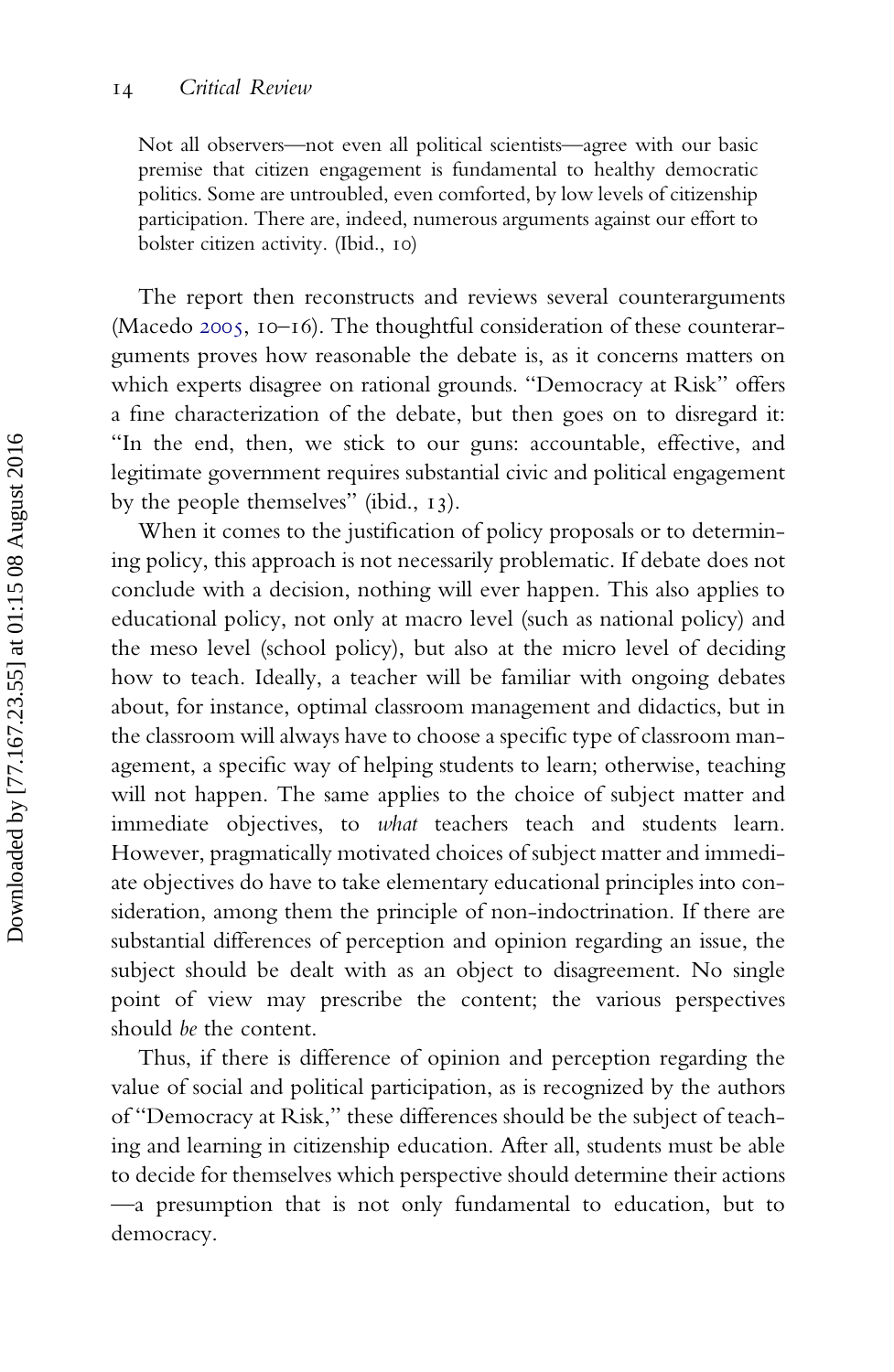<span id="page-15-0"></span>**REFERENCES** 

- Abowitz, Kathleen A., and Jason Harnish. 2006. "Contemporary Discourses of Citizenship." Review of Educational Research  $76(4)$ : 653–90.
- Badiou, Alain. 2013. Philosophy and the Event. Cambridge: Polity Press.
- Ballauff, Theodor. 1970. Skeptische Didaktik. Heidelberg: Quelle und Meyer.
- Benner, Dietrich. 2001. Allgemeine Pädagogik. Munich: Juventa.
- Bennett, Stephen Earl, and Jeffrey Friedman. 2008. "The Irrelevance of Economic Theory to Understanding Economic Ignorance." Critical Review 20(3):  $195 - 258$ .
- Brennan, Jason. 2011. The Ethics of Voting. Princeton: Princeton University Press.
- Brennan, Jason. 2012. Libertarianism: What Everyone Needs to Know. Oxford: Oxford University Press.

Bode, Boyd H. 1927. Modern Educational Theories. New York: Macmillan.

- Börhaug, Kjetil. 2005. "Voter Education: The Political Education of Norwegian Lower Secondary Schools." Utbildning och Demokrati  $14(3)$ : 51–73.
- Brighouse, Harry. 1998. "Civic Education and Liberal Legitimacy." Ethics 108(4):  $719 - 45.$
- Callan, Eamonn, and Dylan Arena. 2010. "Indoctrination." In The Oxford Handbook of Philosophy of Education, ed. Harvey Siegel. Oxford: Oxford University Press.
- Carr, Wilfred. 1991. "Education for Citizenship." British Journal of Educational Studies  $39(4): 373 - 85.$
- Coley, Richard J., and Andrew Sum. 2012. Fault Lines in Our Democracy: Civic Knowledge, Voting Behavior, and Civic Engagement in the United States. Princeton: Educational Testing Service.
- Crick, Bernard. 1998. Education for Citizenship and the Teaching of Democracy in Schools. London: Qualifications and Curriculum Authority.
- Crick, Bernard. 2007. "Citizenship: The Political and the Democratic." British Journal of Educational Studies  $55(3)$ : 235-48.
- Deci, Edward L., and Richard M. Ryan. 2002. Handbook of Self-Determination Research. Rochester: University of Rochester Press.
- Dewey, John. 1916. Democracy and Education. New York: Macmillan.
- de Winter, Micha. 2011. Verbeter de Wereld, Begin bij de Opvoeding. Amsterdam: SWP.
- Downs, Anthony. 1957. An Economic Theory of Democracy. New York: Harper and Row.
- Eurydice. 2012. Citizenship Education at School in Europe. Brussels: Education, Audiovisual and Culture Executive Agency.
- Galston, William A. 1995. "Two Concepts of Liberalism." Ethics  $105(3)$ : 516-43.
- Gerber, Alan S., Gregory H. Huber, David Doherty, and Conor M. Dowling. 2014. "Why People Vote: Estimating the Social Returns to Voting." British Journal of Political Science  $46: 241 - 64$ .
- Gutmann, Amy. 1987. Democratic Education. Princeton: Princeton University Press.
- Gutmann, Amy. 1995. "Civic Education and Social Diversity." Ethics 105(3): 557-79.
- Hardin, Russell. 2009. How Do You Know? The Economics of Ordinary Knowledge. Princeton: Princeton University Press.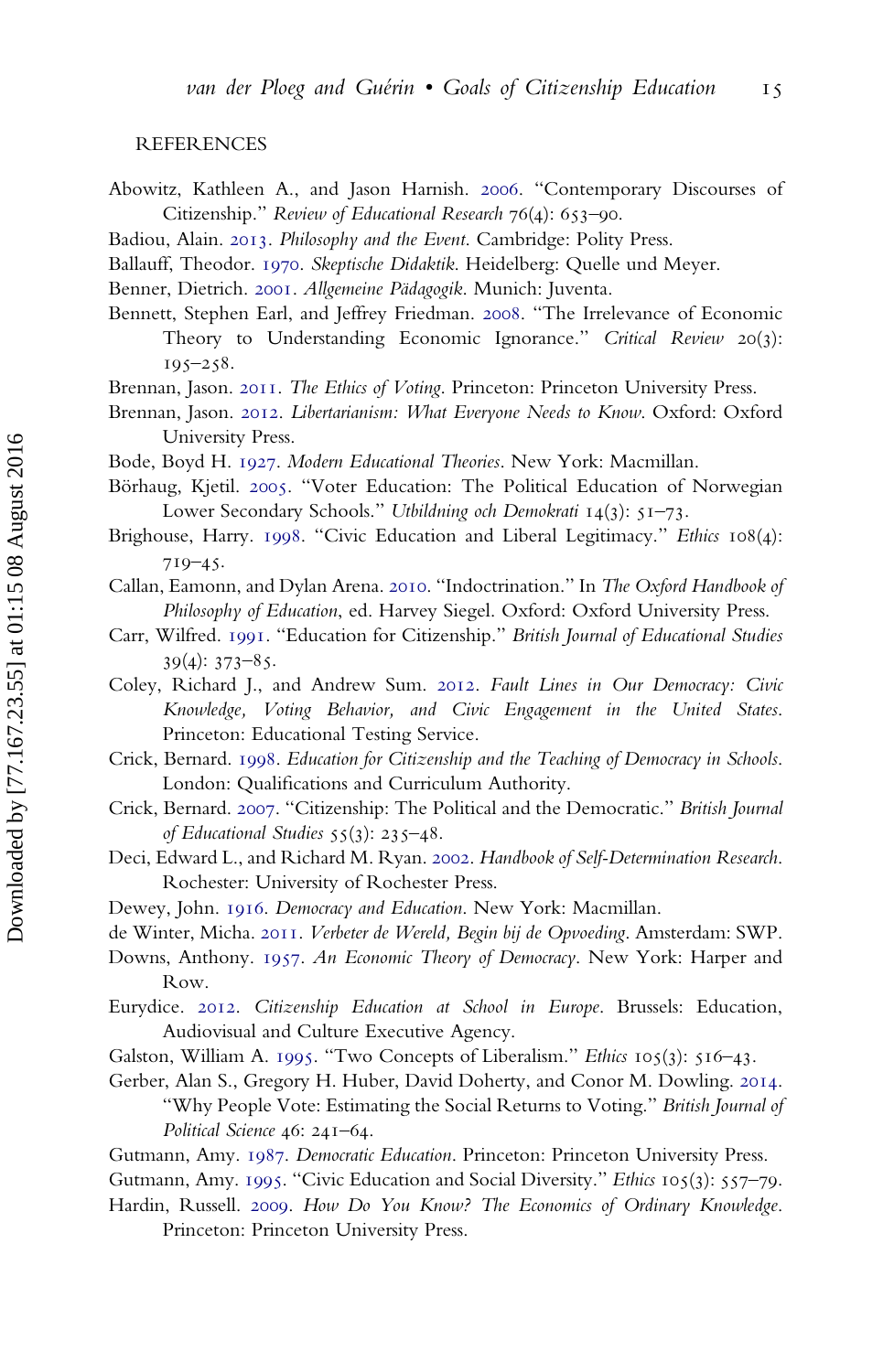- <span id="page-16-0"></span>Hedtke, Reinhold. 2013. "Who Is Afraid of a Non-Conformist Youth? The Right to Dissent and Not Participate." In Hedtke and Zimenkova 2013.
- Hedtke, Reinhold, and Tatjana Zimenkova, eds. 2013. Education for Civic and Political Participation: A Critical Approach. London: Routledge.
- Hoskins, Bryony, Cynthia M. H. Villalba, and Michaela Saisana. 2012. The 2011 Civic Competence Composite Indicator (CCCI-2). Luxemburg: Publications Office of the European Union.
- Kahne, Joseph, and Joel Westheimer. 2006. "The Limits of Political Efficacy: Educating Citizens for a Democratic Society." PS: Political Science and Politics  $39(2): 289 - 96.$
- Kerr, David, Linda Sturman, Wolfram Schulz, and Bethan Burge. 2010. ICCS 2009 European Report: Civic Knowledge, Attitudes, and Engagement among Lower-Secondary Students in 24 European Countries. Amsterdam: International Association for the Evaluation of Educational Achievement.
- Kukathas, Chandran. 1992. "Are There Any Cultural Rights?" Political Theory 20(1):  $105 - 139.$
- Kymlicka, Will, and Wayne Norman. 1994. "Return of the Citizen: A Survey of Recent Work on Citizenship Theory." Ethics 104(2): 352-81.
- Lautzenheiser, Daniel K., Andrew P. Kelly, and Cheryl Miller. 2011. "Contested Curriculum: How Teachers and Citizens View Civics Education." Washington, D.C.: American Enterprise Institute Program on American Citizenship, Policy Brief 1, June.
- Levinson, Meira. 1999. The Demands of Liberal Education. Oxford: Oxford University Press.
- Loeb, Paul, Alexander Astin, and Parker Palmer. 2012. "Essay on Role of Colleges in Encouraging Students to Vote." Inside Higher Education, September 25.
- Lupia, Arthur, and Matthew D. McCubbins. 1998. The Democratic Dilemma: Can Citizens Learn What They Need to Know? Cambridge: Cambridge University Press.
- Macedo, Stephen. 2005. Democracy at Risk: How Political Choices Undermine Citizen Participation, and What We Can Do About It. Washington, D.C.: Brookings Institution Press.
- Mouffe, Chantal. 2013. Agonistics: Thinking the World Politically. London: Verso.
- Murphy, James Bernard. 2004. "Against Civic Schooling." Social Philosophy and Politics  $2I(I)$ :  $22I-65$ .
- N.C.O.C. (National Conference on Citizenship). 2010. 2010 Civic Health Assessment. Washington, D.C.: National Conference on Citizenship.
- Nelson, Phillip J., and Kenneth V. Greene. 2003. Signaling Goodness: Social Rules and Public Choice. Ann Arbor: University of Michigan Press.
- Niemi, Richard G., Stephen C. Craig, and Franco Mattei. 1991. "Measuring Internal Political Efficacy in the 1988 National Election Study." American Political Science Review  $85(4)$ : 1407-1413.
- Pérez Expósito, Leonel. 2014. "Rethinking Political Participation: A Pedagogical Approach for Citizenship Education." Theory and Research in Education 12(2):  $229 - 51$ .
- Peters, Richard S. 1966. Ethics and Education. London: George Allan and Unwin.